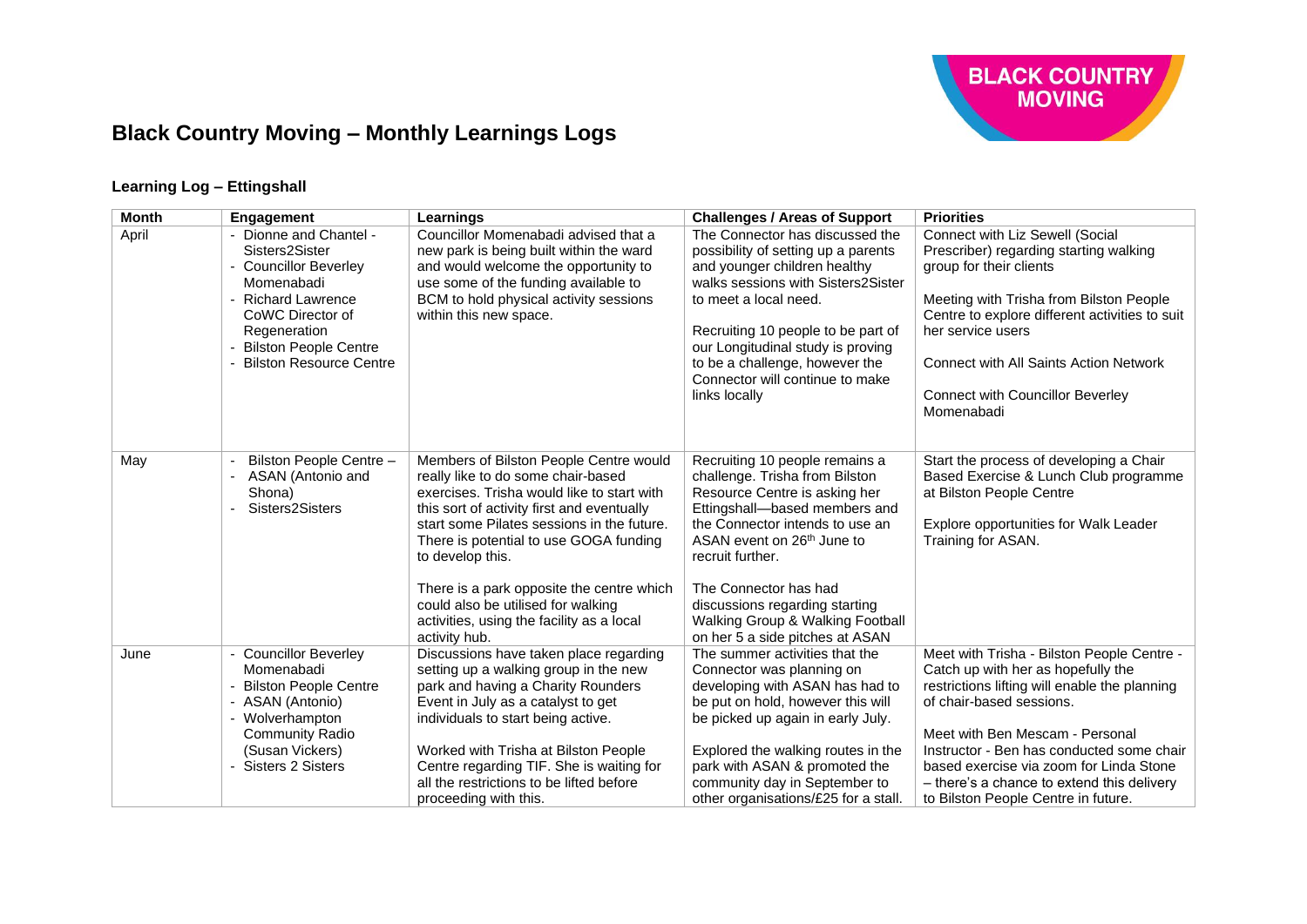

| <b>Month</b> | Engagement                                                                                                                                                                 | Learnings                                                                                                                                                                                                                                                                                                                                                                                                                                                                                                                                                                                                                                                                                                                                                                                                                    | <b>Challenges / Areas of Support</b>                                                                                                                                                                                                                                                                                                                                                                                                                                                                                                                                      | <b>Priorities</b>                                                                                                                                                                                                                                                                                                                                                                                                                                          |
|--------------|----------------------------------------------------------------------------------------------------------------------------------------------------------------------------|------------------------------------------------------------------------------------------------------------------------------------------------------------------------------------------------------------------------------------------------------------------------------------------------------------------------------------------------------------------------------------------------------------------------------------------------------------------------------------------------------------------------------------------------------------------------------------------------------------------------------------------------------------------------------------------------------------------------------------------------------------------------------------------------------------------------------|---------------------------------------------------------------------------------------------------------------------------------------------------------------------------------------------------------------------------------------------------------------------------------------------------------------------------------------------------------------------------------------------------------------------------------------------------------------------------------------------------------------------------------------------------------------------------|------------------------------------------------------------------------------------------------------------------------------------------------------------------------------------------------------------------------------------------------------------------------------------------------------------------------------------------------------------------------------------------------------------------------------------------------------------|
|              |                                                                                                                                                                            | BCM Connector had a discussion with<br>Susan from Wolverhampton Community<br>Radio where is was agreed that future<br>sessions will be promoted on the station.<br>Susan will be broadcasting live at ASAN<br>Community Event.<br>Sisters2Sisters is a social enterprise that<br>seeks to empower young BAME females<br>aged 13-21. Although the social<br>enterprise address is outside of<br>Ettingshall they want to be involved with<br>the BCM project and the directors deliver<br>sessions all over the West Midlands.<br>BCM Connector is meeting them on<br>28.06.21.                                                                                                                                                                                                                                               | The promotion resulted in Dionne<br>from Sisters2Sisters wanting to<br>have a stall for the day.<br>Supported Dionne from Sister 2<br>Sister with her community<br>engagement in Wolverhampton -<br>Introduced Dionne to Tony about<br>having a stall at the Community<br>Day.                                                                                                                                                                                                                                                                                            | Meet with Tony - ASAN - Support with<br>planning activities for children during the 6<br>weeks holidays.<br>Chase Cllr Beverley about the Charity<br><b>Rounder Event</b><br>Look into what is the process for Walk<br>Leader Training in Wolverhampton.<br>Contact Tony Gough - A retired Tai Chi<br>Instructor - Mia the Health Coach from<br>West 1 surgery passed Tony details as he<br>would like to deliver some Tai Chi<br>sessions as a volunteer. |
| July         | - Trisha - Bilston People<br>Centre<br>- Tony - All Saints Action<br><b>Network</b><br>- Leanora Williams -<br>Sunshine Club (over 50s)<br>club for women)<br>- Ben Mescam | Connector met with Trisha from Bilston<br>People Centre to discuss exactly what<br>physical activities she would like to be<br>delivered to two groups at the centre.<br>She decided it will be<br>Chair Based Yoga to the<br>members of the Excel<br><b>Companions Lunch Club</b><br>Pilates to a group of ladies.<br>Connector was able to meet the member<br>of the Excel Companions Lunch Club to<br>make them aware of the physical<br>activities that will be coming soon. Once<br>the centre is open Trisha intends to<br>complete & submit a TIF application.<br>Connector is working with Tony from<br>ASAN to develop a walking route from<br>the centre and also potential summer<br>activities. However , Tony is currently<br>unable to do his role due to other work<br>commitments which is slowing progress. | It's possible that the planned<br>walking activities at ASAN don't<br>go ahead due to Tony's current<br>work situation and associated<br>capacity for community<br>engagement. To overcome this<br>the Connector will liaise with<br>Angela from St Peters Pilgrim on<br>whether she would consider<br>setting up a walking group from<br>the hub in Ettingshall.<br>The Charity Rounders Event that<br>Cllr Beverley Momenabadi intend<br>to arrange as a catatylst to get<br>people active in the ward was<br>cancelled due to her other<br>commitments at the council. | Meet Leanora to support her with re<br>opening her Sunshine Club by covering<br>marketing cost which will include the<br>promotion of physical activities.<br>Meet Trisha to discuss funding the<br>physical activities using the delivery<br>budget.<br>Discuss possibilities of setting up walking<br>group from ASAN.                                                                                                                                   |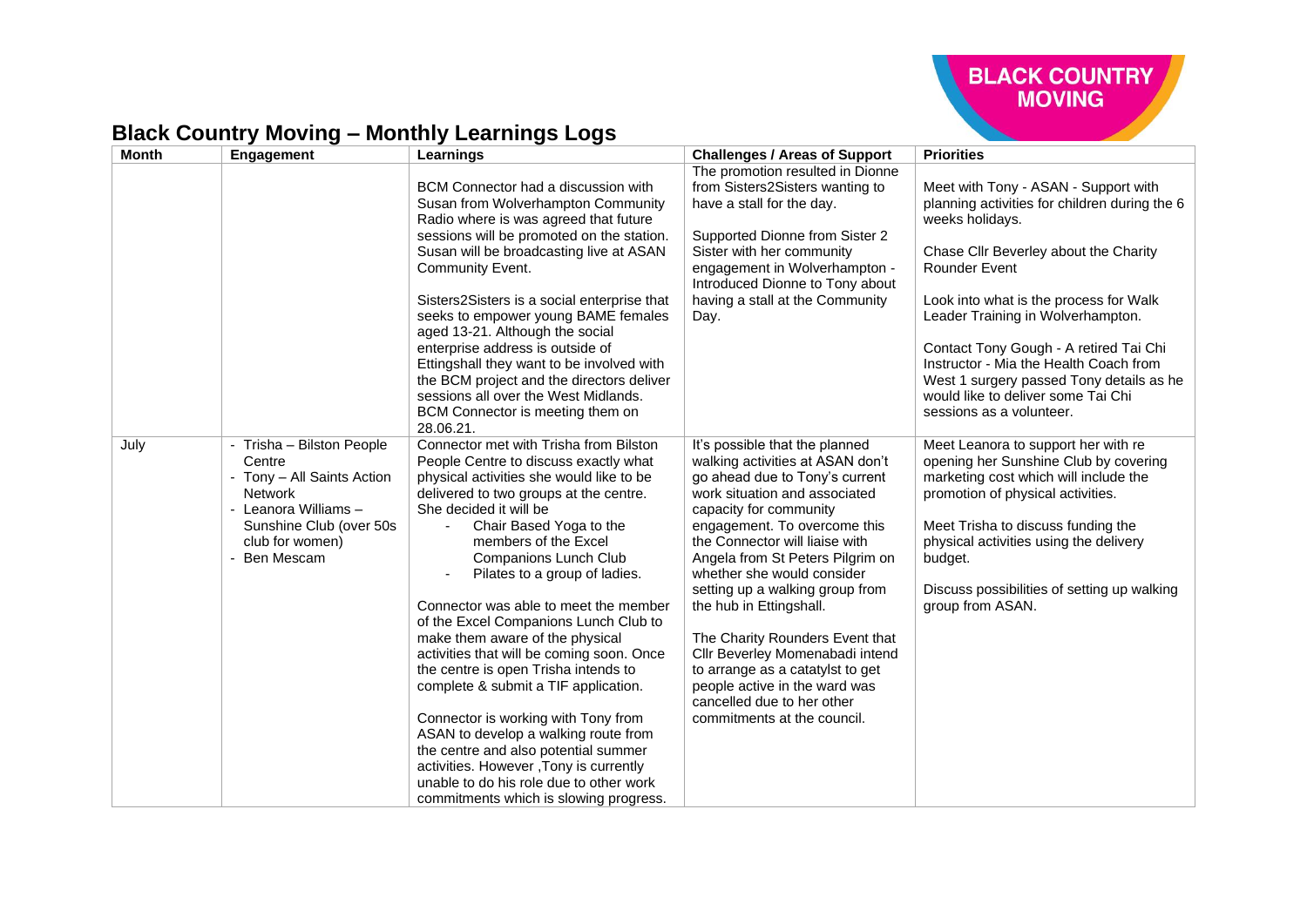

| <b>Month</b> | Engagement                                                                                                           | Learnings                                                                                                                                                                                                                                                                                                                                                                                                                                                                                                                                                                                                                                                                                                                                                                                                                                                                                                                                                        | <b>Challenges / Areas of Support</b>                                                                                                                                                                       | <b>Priorities</b>                                                                                                                                                                                                                                                                                                                                                                                                                                                                 |
|--------------|----------------------------------------------------------------------------------------------------------------------|------------------------------------------------------------------------------------------------------------------------------------------------------------------------------------------------------------------------------------------------------------------------------------------------------------------------------------------------------------------------------------------------------------------------------------------------------------------------------------------------------------------------------------------------------------------------------------------------------------------------------------------------------------------------------------------------------------------------------------------------------------------------------------------------------------------------------------------------------------------------------------------------------------------------------------------------------------------|------------------------------------------------------------------------------------------------------------------------------------------------------------------------------------------------------------|-----------------------------------------------------------------------------------------------------------------------------------------------------------------------------------------------------------------------------------------------------------------------------------------------------------------------------------------------------------------------------------------------------------------------------------------------------------------------------------|
|              |                                                                                                                      | BCM have connected with Leanora who<br>used to run the Sunshine Club before<br>COVID. Activities at the Sunshine Club<br>included sewing, craft and knitting.<br>Leanora would like to include exercise in<br>the form of chair-based yoga for the<br>women when she is allowed to restart the<br>sessions. Once reopened, Leanora<br>intends to submit a TIF application.                                                                                                                                                                                                                                                                                                                                                                                                                                                                                                                                                                                       |                                                                                                                                                                                                            |                                                                                                                                                                                                                                                                                                                                                                                                                                                                                   |
| August       | Sunshine Club -<br>Leonora Williams<br>- Local Yoga Instructor<br>(Debo)<br><b>Bilston People Centre</b><br>(Trisha) | Connector met with Leanora to discuss<br>the reopening of her Sunshine Club<br>Community Group. Pre COVID, Leanora,<br>ran a successful group at Ettingshall<br>Memorial Hall, the session included<br>Knitting, Craft, Sewing & Painting.<br>Sunshine Club reduced isolation and<br>loneliness as it was an opportunity for the<br>women of the community to come<br>together to talk and meet new friends.<br>The Connector is supporting Leanora to<br>relaunch the Sunshine Club. The same<br>activities will be available, however this<br>time around some taster chair-based<br>yoga will be included. BCM will also<br>support Leanora with designing a flyer<br>and leaflet dropping in the ward<br>Due to the reopening of lunch club at<br>Excel, Trisha has not got the time at the<br>moment to complete a TIF application<br>form. We discussed using the BCM<br>budget to fund the sessions for now as<br>that means the chair-based yoga session | Supporting Leanora's relaunch of<br>the Sunshine Club.<br>Connector is unable to get in<br>contact with Sisters2Sisters. The<br>last conversation was around a<br>programme of empowerment and<br>netball. | Design a flyer and Relaunch/Include<br>physical activities at the Sunshine Club.<br>Introduce Debo the yoga instructor to<br>Trisha to plan which Thursdays the<br>sessions can commence.<br>Obtain a new contact for All Saints Action<br>Network as not getting any response from<br>Tony the Community Organiser.<br>Meeting with Linda Stone - Request<br>Linda's Social Prescribing team to make<br>referrals to Leanora Sunshine Club so the<br>club can grow and flourish. |
| September    | - Leonora Williams                                                                                                   | can commence sooner than later.<br>Connector has met with Sunshine Group                                                                                                                                                                                                                                                                                                                                                                                                                                                                                                                                                                                                                                                                                                                                                                                                                                                                                         | Connector has continued to                                                                                                                                                                                 | Launch Bilston People Centre 1st Chair                                                                                                                                                                                                                                                                                                                                                                                                                                            |
|              | (Sunshine Club)                                                                                                      | about types of physical activities the                                                                                                                                                                                                                                                                                                                                                                                                                                                                                                                                                                                                                                                                                                                                                                                                                                                                                                                           | support Leanora (Sunshine Club),                                                                                                                                                                           | Base Exercise on Thursday 14th October.                                                                                                                                                                                                                                                                                                                                                                                                                                           |
|              | <b>Bilston People Centre</b>                                                                                         | community would enjoy. A date and time                                                                                                                                                                                                                                                                                                                                                                                                                                                                                                                                                                                                                                                                                                                                                                                                                                                                                                                           | leaflets designed in house to be                                                                                                                                                                           |                                                                                                                                                                                                                                                                                                                                                                                                                                                                                   |
|              | (Trisha)                                                                                                             | for the first chair-based session has been                                                                                                                                                                                                                                                                                                                                                                                                                                                                                                                                                                                                                                                                                                                                                                                                                                                                                                                       | distributed to local residents in                                                                                                                                                                          | Meet with All Saints Action Network CEO                                                                                                                                                                                                                                                                                                                                                                                                                                           |
|              |                                                                                                                      | organised.                                                                                                                                                                                                                                                                                                                                                                                                                                                                                                                                                                                                                                                                                                                                                                                                                                                                                                                                                       | order for the group to be                                                                                                                                                                                  |                                                                                                                                                                                                                                                                                                                                                                                                                                                                                   |